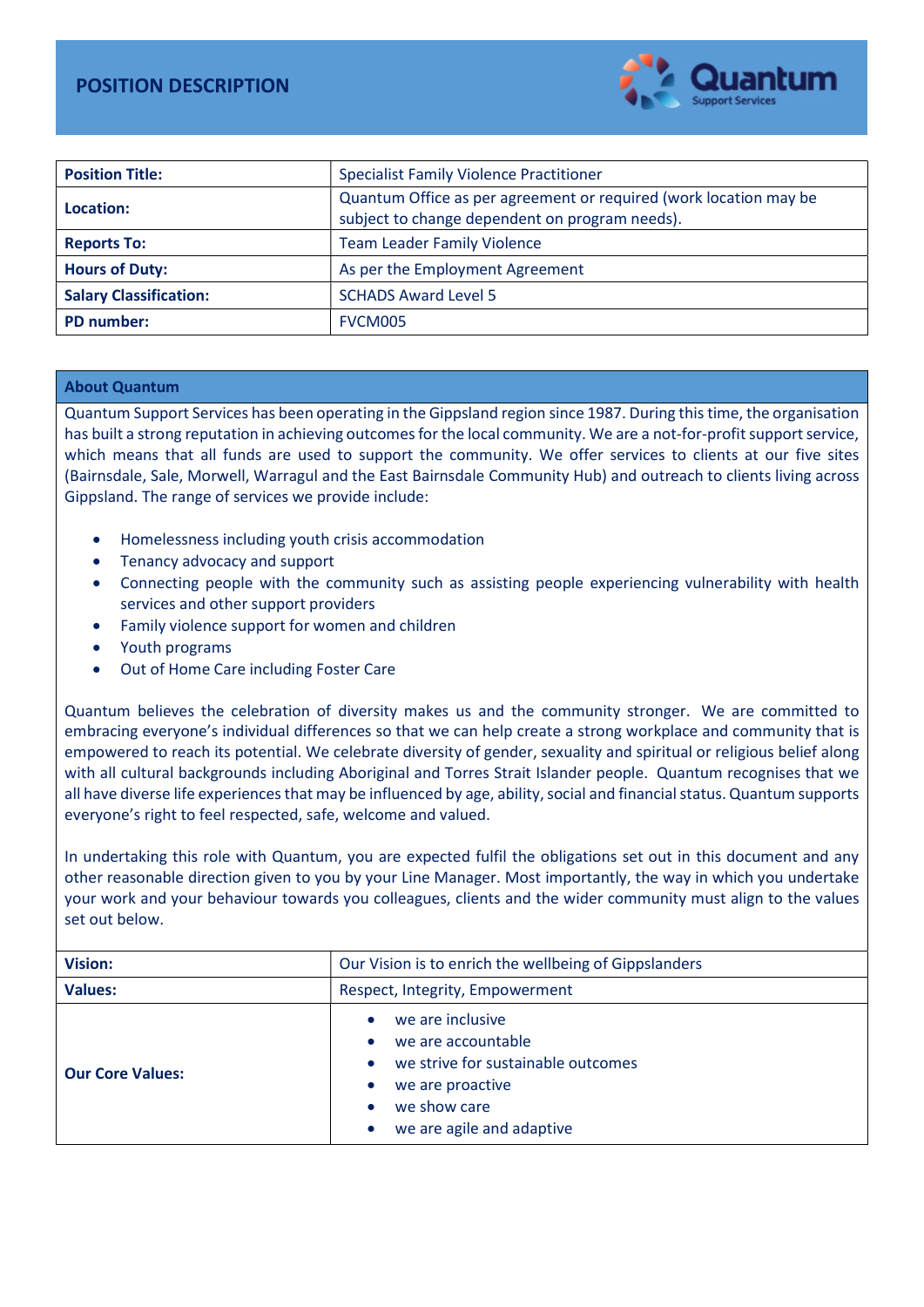|                  | Provide the right services and programs in the right places.   |
|------------------|----------------------------------------------------------------|
|                  | Increase access to early intervention and prevention services. |
| <b>Our Goals</b> | Attract, engage and invest in our people.                      |
|                  | Build the profile of Quantum.                                  |
|                  | Achieve a sustainable business model                           |

## Primary Position Objective

- To be responsible for direct service delivery to women and children in the community who are experiencing or escaping from family violence and to assist them to achieve the greatest possible degree of self-reliance and independence. The service operates from an Intersectional Feminist Philosophy and operates within the framework of the Domestic Violence Victoria Code of Practice, 2020.
- To provide a service which is accessible to women and children escaping family violence which offers equal support to women regardless of age, race, culture, sexual preference, class and ability which is supportive of the individual needs of women and her children.
- To provide outreach services and case management services to women and children across the service's catchment areas.
- To facilitate community awareness of the rights of women and their children and the prevention of Family Violence.

| <b>Duties and Responsibilities</b>                               |                                                                                                                                                                                                                                                                                                                                                                                                                                                                                                                                                                                                                                                                                                                                                                                                                                                                                                                                                                                                                                                                                                                                                                                                                                                                                                                                                                                                                                                                                                                                                                                                                                                                                                                                                                                                                                                                                                                 |
|------------------------------------------------------------------|-----------------------------------------------------------------------------------------------------------------------------------------------------------------------------------------------------------------------------------------------------------------------------------------------------------------------------------------------------------------------------------------------------------------------------------------------------------------------------------------------------------------------------------------------------------------------------------------------------------------------------------------------------------------------------------------------------------------------------------------------------------------------------------------------------------------------------------------------------------------------------------------------------------------------------------------------------------------------------------------------------------------------------------------------------------------------------------------------------------------------------------------------------------------------------------------------------------------------------------------------------------------------------------------------------------------------------------------------------------------------------------------------------------------------------------------------------------------------------------------------------------------------------------------------------------------------------------------------------------------------------------------------------------------------------------------------------------------------------------------------------------------------------------------------------------------------------------------------------------------------------------------------------------------|
| <b>Service Delivery</b>                                          | To provide a case management service for women and women with children in the<br>$\bullet$<br>local government area who have experienced or are experiencing family violence.<br>To contribute to an integrated approach to service delivery for clients accessing the<br>service.<br>To be responsible for ensuring that clients and their children have access to<br>community resources such as legal supports and advice, health care and counselling<br>programs, income security and financial aid, childcare, employment and training,<br>educational or recreational programs and safe, secure, and affordable<br>accommodation.<br>To assist all women and children accessing the program to identify their own needs<br>and work with them within the context of a case management approach to service<br>delivery.<br>To protect confidentiality and ensure the safety, rights and dignity of service users<br>are maintained at all times.<br>To accept referrals from The Orange Door, for women and women with children<br>$\bullet$<br>who are experiencing or are escaping family violence and who require case<br>management and outreach support.<br>To support The Orange Door, by providing a backfill role as negotiated with the<br>Team Leader and/or Manager. To work within a specialist discipline to deliver Hub<br>services and develop an understanding and capabilities to work safely across other<br>areas of specialisation, such as perpetrator, children, youth and families, (with<br>appropriate training and supervision). Backfill Hub Practitioner role will require<br>screening and triage, assessment, crisis response, service planning, targeted<br>interventions, allocation and coordinated referrals consistent with the Integrated<br>Practice Framework, Operational Guidelines, Service Specifications and relevant<br>risk assessment tools and frameworks. |
| <b>Community</b><br><b>Developing &amp;</b><br><b>Networking</b> | To establish and strengthen linkages and protocols between the Family Violence<br>$\bullet$<br>Service, housing services, Victoria Police, Child Protection, Centrelink, Office of<br>Housing, emergency relief agencies and other appropriate services.<br>To work cooperatively with other government and non-government agencies in<br>maintaining an effective and responsive service delivery system for women and<br>their children escaping family violence.                                                                                                                                                                                                                                                                                                                                                                                                                                                                                                                                                                                                                                                                                                                                                                                                                                                                                                                                                                                                                                                                                                                                                                                                                                                                                                                                                                                                                                             |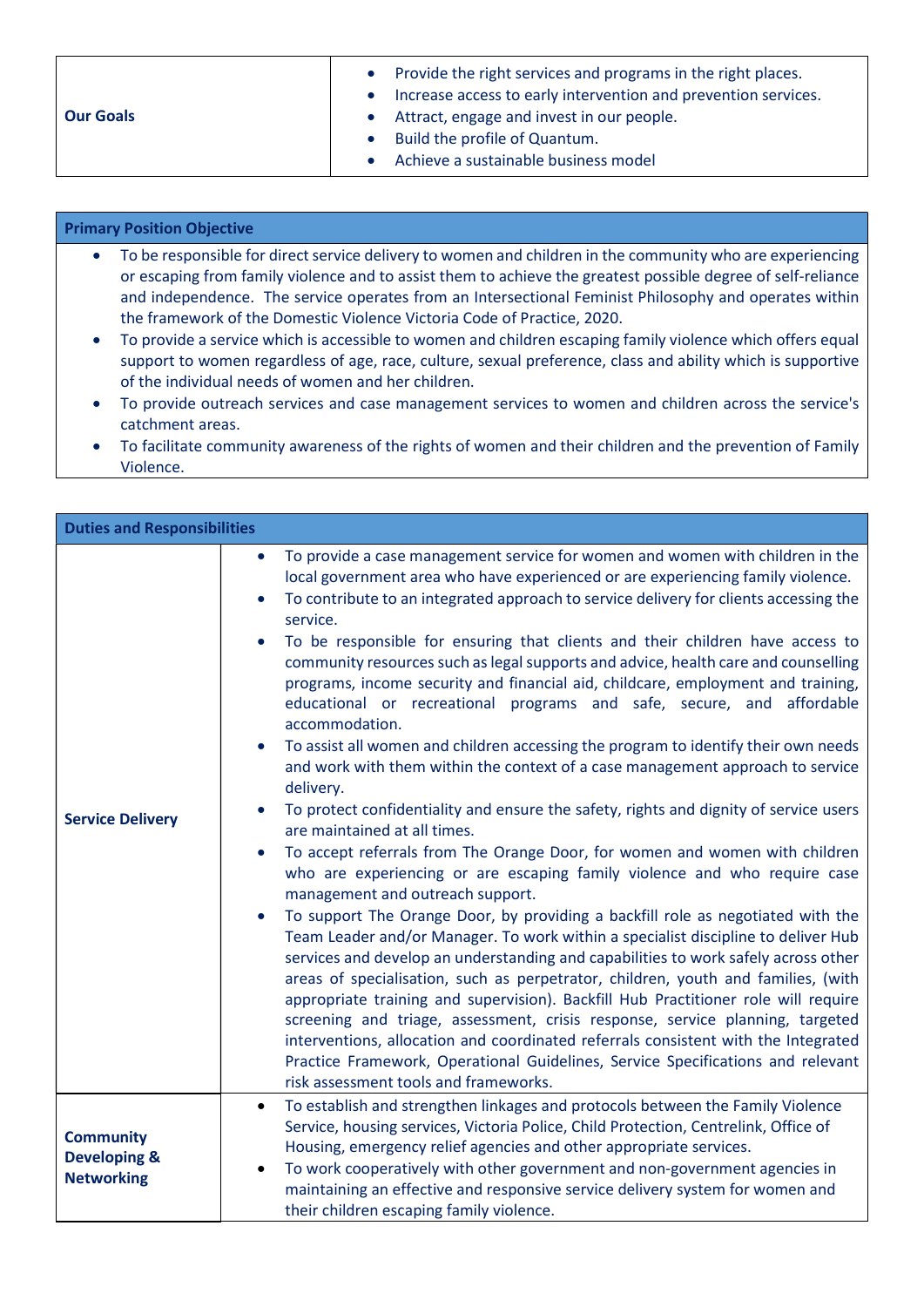|                             | To participate in community education by providing and disseminating<br>$\bullet$                                                                                                                                                                                                                                                                                                                                                                                                                                                                                                                                                                                                                                                                                                                                                                                                                                                                                                                               |  |  |  |
|-----------------------------|-----------------------------------------------------------------------------------------------------------------------------------------------------------------------------------------------------------------------------------------------------------------------------------------------------------------------------------------------------------------------------------------------------------------------------------------------------------------------------------------------------------------------------------------------------------------------------------------------------------------------------------------------------------------------------------------------------------------------------------------------------------------------------------------------------------------------------------------------------------------------------------------------------------------------------------------------------------------------------------------------------------------|--|--|--|
|                             | information and increasing the awareness of the impact of family violence on our                                                                                                                                                                                                                                                                                                                                                                                                                                                                                                                                                                                                                                                                                                                                                                                                                                                                                                                                |  |  |  |
|                             | community to other agencies, community groups, local government etc.                                                                                                                                                                                                                                                                                                                                                                                                                                                                                                                                                                                                                                                                                                                                                                                                                                                                                                                                            |  |  |  |
| <b>Agency Participation</b> | Participate in regular supervision, review and individual planning, including the<br>$\bullet$<br>identification of training needs, provided by the Line Manager.<br>Participate and operate effectively within a team environment and attend and<br>contribute to team meetings and Agency staff meetings.<br>Commitment to continuous improvement including involvement in the ongoing<br>evaluation and monitoring of both the program's and the agency's service delivery<br>and contribute to future planning.<br>Contribute to Quantum's policy processes in response to local, State and<br>Commonwealth Government policy changes and reviews.<br>Maintain requirements for the release of information between services and keep<br>accurate records as required by the Information Privacy Act and other acts relating<br>to information sharing. Maintain requirements in line with Legislation relating to<br>information sharing for the FVISS & CISS as related to the MARAM framework.            |  |  |  |
| <b>Administration</b>       | Maintain requirements for the release of information between services and keep<br>$\bullet$<br>accurate records as required by the Information Privacy Act and other acts relating<br>to information sharing. Maintain requirements in line with Legislation relating to<br>information sharing for the FVISS & CISS as related to the MARAM framework.<br>Carry out necessary administrative tasks, including:<br>Maintain SHIP records in line with program requirements including<br>$\circ$<br>completing MARAM Risk Assessments and Safety Plans.<br>Compiling reports on a monthly basis or as requested.<br>$\circ$<br>Daily & monthly collection of data for both internal and external purposes.<br>$\circ$<br>Completion of relevant forms in accordance with Quantum policies and<br>$\circ$<br>procedures.<br>Performing tasks such as filing & correspondence.<br>$\circ$<br>Maintaining accurate records including maintaining case management files<br>$\circ$<br>within the program guidelines. |  |  |  |
| <b>General</b>              | Perform other duties relevant to Quantum Support Services' daily operations as<br>$\bullet$<br>directed by the Supervisor and Quantum Support Services Line Management.<br>Work with minimal direction and supervision; demonstrate proficiency in literacy,<br>computer skills and time management; and present emotional intelligence, good<br>communication and interpersonal skills.                                                                                                                                                                                                                                                                                                                                                                                                                                                                                                                                                                                                                        |  |  |  |
| <b>Health and Safety</b>    | Promote a safe workplace for colleagues and clients in accordance with OH&S<br>$\bullet$<br>legislation and Equal Opportunity Practices in accordance with Quantum policies<br>and procedures.<br>Give consideration to and recommend reasonable wellbeing initiatives that could<br>benefit Quantum Staff.                                                                                                                                                                                                                                                                                                                                                                                                                                                                                                                                                                                                                                                                                                     |  |  |  |

| <b>Key Selection Criteria</b> |                                                                                                                                                        |
|-------------------------------|--------------------------------------------------------------------------------------------------------------------------------------------------------|
|                               | <b>Service Delivery</b>                                                                                                                                |
|                               | 1. An understanding of the social and political issues impacting women and children<br>escaping family violence.                                       |
|                               | 2. A demonstrable understanding of and commitment to working within an                                                                                 |
|                               | Intersectional Feminist Philosophy in line with the Domestic Violence Victoria                                                                         |
|                               | (DVVIC) Code of Practice, 2020.                                                                                                                        |
|                               | 3. Demonstrated experience and knowledge of case management practices.                                                                                 |
|                               | 4. Previous experience in working with this client group and the ability to engage<br>people who are experiencing or have experienced family violence. |
|                               | 5. A working knowledge of confidentiality and security issues for clients and workers<br>as it relates to the family violence field.                   |
|                               | 6. Understanding of the MARAM Framework and Family Violence Information                                                                                |
|                               | Sharing Scheme and Children's Information Sharing Scheme.                                                                                              |